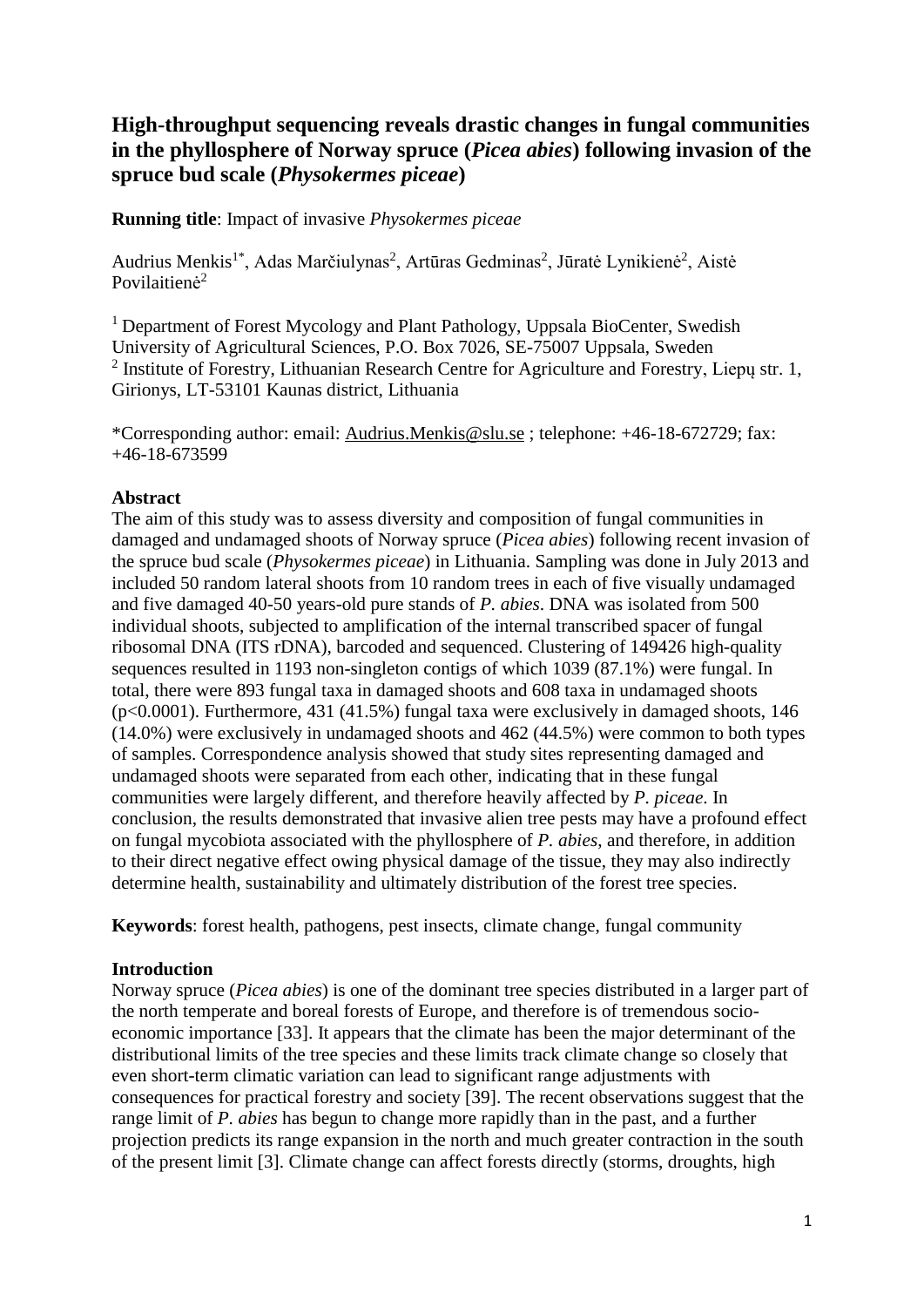temperatures) and indirectly (fires, attacks by herbivores, insects and diseases) even the physiological mechanism for the climatic control of *P. abies* is not totally understood [37].

Fungi represent the largest microbial component associated with the living trees and may influence diverse physiological processes including tree diseases and their biological control, and functioning of endophytic and epiphytic symbioses in the phyllosphere. Although fungi play key roles in forest ecosystems including carbon, nutrient and water cycles and may determine forest health and sustainability, the lack of knowledge on their biodiversity, function and adaptation mechanisms to different environmental conditions is a great drawback in the future projections about the consequences of climate change. Another important issue associated with the climate change is arrival and establishment of new and invasive tree pests and diseases which have been reported at an increasing rate and are predicted to be even more frequent in the future [31, 36].

One example is a recent arrival and outbreak of the spruce bud scale (*Physokermes piceae*) which was observed in Lithuania in 2010 resulting in ca. 7700 ha of heavily damaged *P. abies* stands [8]. Approximately at the same time, *P. piceae* incidences were also reported from the neighbouring Latvia [23] indicating a rapid expansion of this pest northwards though until recently *P. piceae* was mainly known from the central and southern regions of Europe including Slovakia [14], Serbia [9], Hungary [15], Romania [16] and Poland [17]. *Physokermes piceae* (Coccidae, Hemiptera) damages spruce (*Picea* spp.) trees of all ages by sucking sap of the needles and of young shoots, and not only weakens the trees by causing premature yellowing and needle cast, dieback of small branches and tops, but also creates conditions for the parasitic fungus *Rhizosphaera kalkhoffii* infections, which through the wounds infects needles, buds and twigs [2]. In addition, at the feeding sites of *P. piceae*, the needles are coated with honeydew, on which the sooty mold gets established and prevents photosynthesis and respiration processes, and further weakens already damaged trees. Such trees are often attacked by the bark beetles and in particular suffer from so-called winter drought when trees lack water for evaporation [2]. Although it appears that ecology of *P. piceae* and of several fungal taxa is closely associated, the impact of *P. piceae* on fungal diversity and community composition remains unclear. A recent development of highthroughput sequencing methods [30] provide powerful tools to explore fungal diversity [4]. Such tools enable identification of complex fungal communities and individual community components even at low abundances. Besides, while providing detailed and semi-quantitative information, they also enable to study effects of different factors on diversity and composition of fungal communities [21].

The aim of the present study was by using high-throughput sequencing to assess diversity and composition of fungal communities in damaged and undamaged needles and shoots of *P. abies* following attacks of *P. piceae*. We hypothesised that fungal diversity and community composition associated with needles and shoots of *P. abies* is heavily affected by *P. piceae* and thereby differ in damaged vs. undamaged shoots.

# **Materials and Methods**

# *Study sites and sampling*

This study included ten study sites representing five visually undamaged and five heavily damaged 40-50 years-old pure *P. abies* stands in Lithuania (Fig. 1, Table1). All damaged stand were characterised by a high activity of *P. piceae* and their typical symptoms of damage (see Introduction) in the canopies. Undamaged stands were stands showing no signs of *P. piceae* attacks (presence of insects and/or symptoms of damage in the canopies) and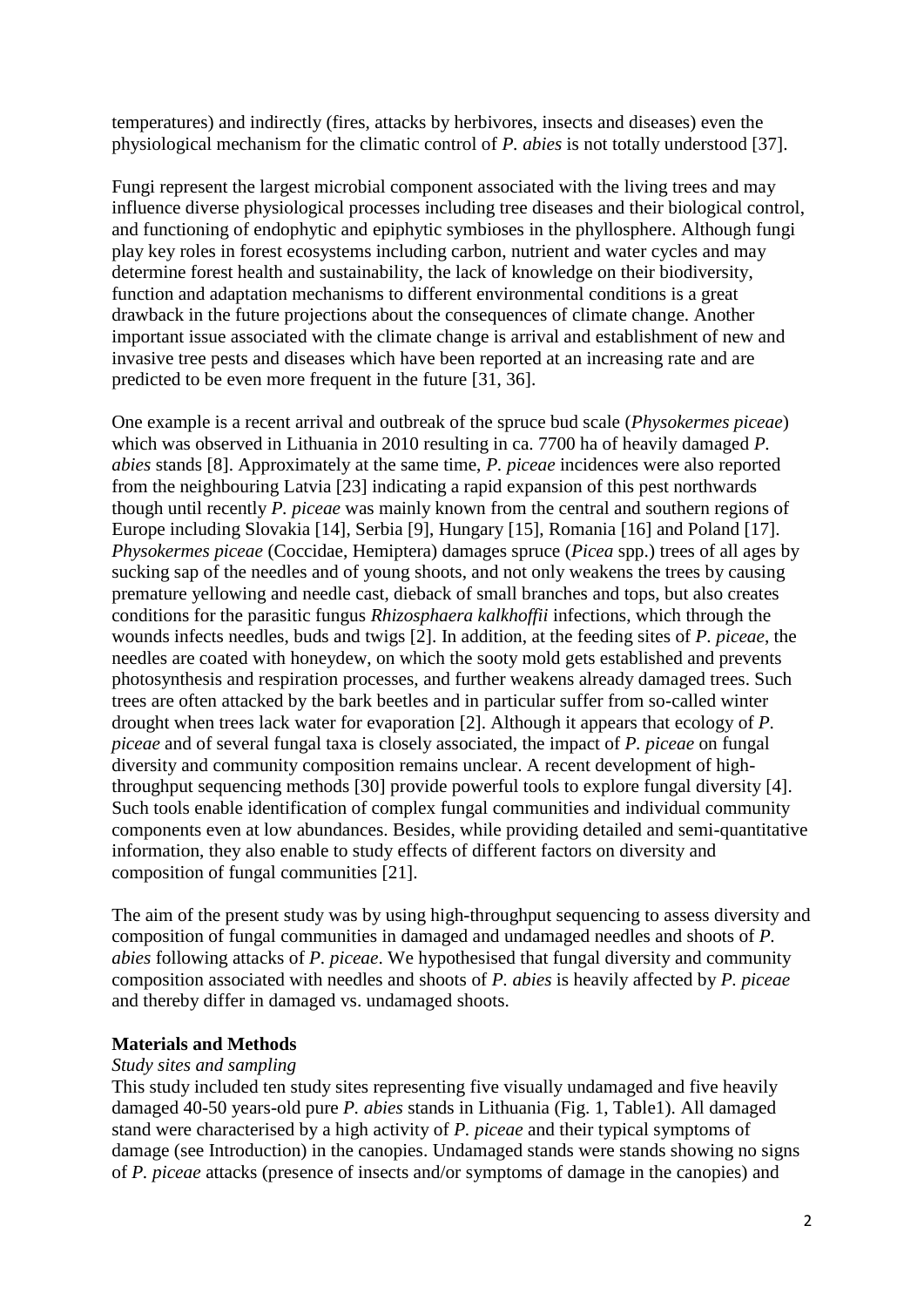were situated at the distance between 200 and 500 m from respective damaged stands (Fig. 1, Table 1). Sampling was carried out during first two weeks of July 2013. In each stand, ten random trees were selected and from each tree five random present-year lateral shoots (ca. 10 cm-long) with needles were sampled with secateurs from the lower part (approximately  $3 - 5$ ) m above the ground) of the canopies. By this, 50 shoots were sampled in each forest stand resulting in 500 altogether (Table 1). Sampled shoots were packed individually into the plastic bags, transported to the laboratory and stored at -20C.

#### *DNA isolation, amplification and sequencing*

Genomic DNA was isolated from 500 individual shoot samples. Prior to isolation of DNA, each shoot with needles was placed in 50-mL centrifugation tubes and freeze-dried at -60°C for 2 days. No surface sterilisation was carried out. Then, shoots were cut into smaller fractions and 1 g (dry weight) of each shoot material was placed into a 2-mL screw-cap centrifugation tube together with glass beads, and homogenized using a Fast prep shaker (Precellys 24, Bertin Technologies, Rockville, MD). 800 µL of extraction CTAB buffer (3% cetyltrimethylammonium bromide, 2 mM EDTA, 150 mM Tris–HCl, 2.6 M NaCl, pH 8) was added to each tube and incubated at 65°C for 1 h. After centrifugation, the supernatant was transferred to new 1.5 mL centrifugation tubes and mixed with one volume of chloroform by gentle vortexing. After centrifugation for 8 min at 10000 rpm, the supernatant was precipitated with 2 volumes of cold isopropanol, washed with 70% ethanol and dissolved in 50 µL TE buffer. In addition, isolated DNA was purified using JETquick DNA Clean-Up System (Genomed, Löhne, Germany). In each sample, concentration of genomic DNA was determined using a ND-1000 spectrophotometer (NanoDrop Technologies, Wilmington, DE). Diluted  $(1-10 \text{ ng/µL})$  genomic DNA samples were amplified separately using the primer pair fITS9 (5′-GAACGCAGCRAAIIGYGA-3′) [13] and ITS4 (5′ xxxxxxxxTCCTCCGCTTATTGATATGC-3′) [40] containing 8-bp sample identification barcodes denoted by x. Using this primer pair, amplified PCR products were estimated to be between 280–420 bp in size and to include larger part of the 5.8S rRNA gene sequences, complete sequences of noncoding ITS2 rRNA region and partial sequences of the 28S rRNA gene. All samples collected within the same study site were amplified using ITS4 primer containing the same barcode, which resulted in a total of ten different barcodes each representing different study site (Table 1). The PCR reactions, 50 µL in volume for each shoot sample, were performed using an Applied Biosystems 2720 Thermal Cycler (Applied Biosystems, Carlsbad, CA) using DreamTaq Green DNA polymerase (Thermo Fisher Scientific, Waltham, MA). Blanks were run for controls. The PCR cycle parameters consisted of an initial denaturation at 95°C for 2 min, 27 cycles of denaturation at 95°C for 30 s, annealing at 55°C for 30 s and extension at 72°C for 45 s, followed by a final extension step at 72°C for 7 min. The PCR products were analysed on 1% agarose gels (Agarose D1, Conda, Madrid, Spain) under UV using GelDocTM 2000 gel documentation system (Bio-Rad laboratories, Berkeley, CA). To purify amplicons, these were precipitated in 1/10 volume 3M NaAC and 2 volumes -20 $^{\circ}$ C pure ethanol mixture, vortexed for 10 min, incubated for 20 min at -70°C and centrifuged for 5 min at 13000 rpm. Supernatant was discarded and dried pellets

were dissolved in 30 µL Milli-Q water. The concentration of purified PCR products was determined using a ND-1000 spectrophotometer (NanoDrop Technologies, Wilmington, DE), and an equimolar mix of all PCR products was used for Ion Torrent sequencing. Construction of the sequencing library and sequencing using a 316 chip as a part of the larger sample was carried out by NGI SciLifeLab (Uppsala, Sweden).

#### *Bioinformatics*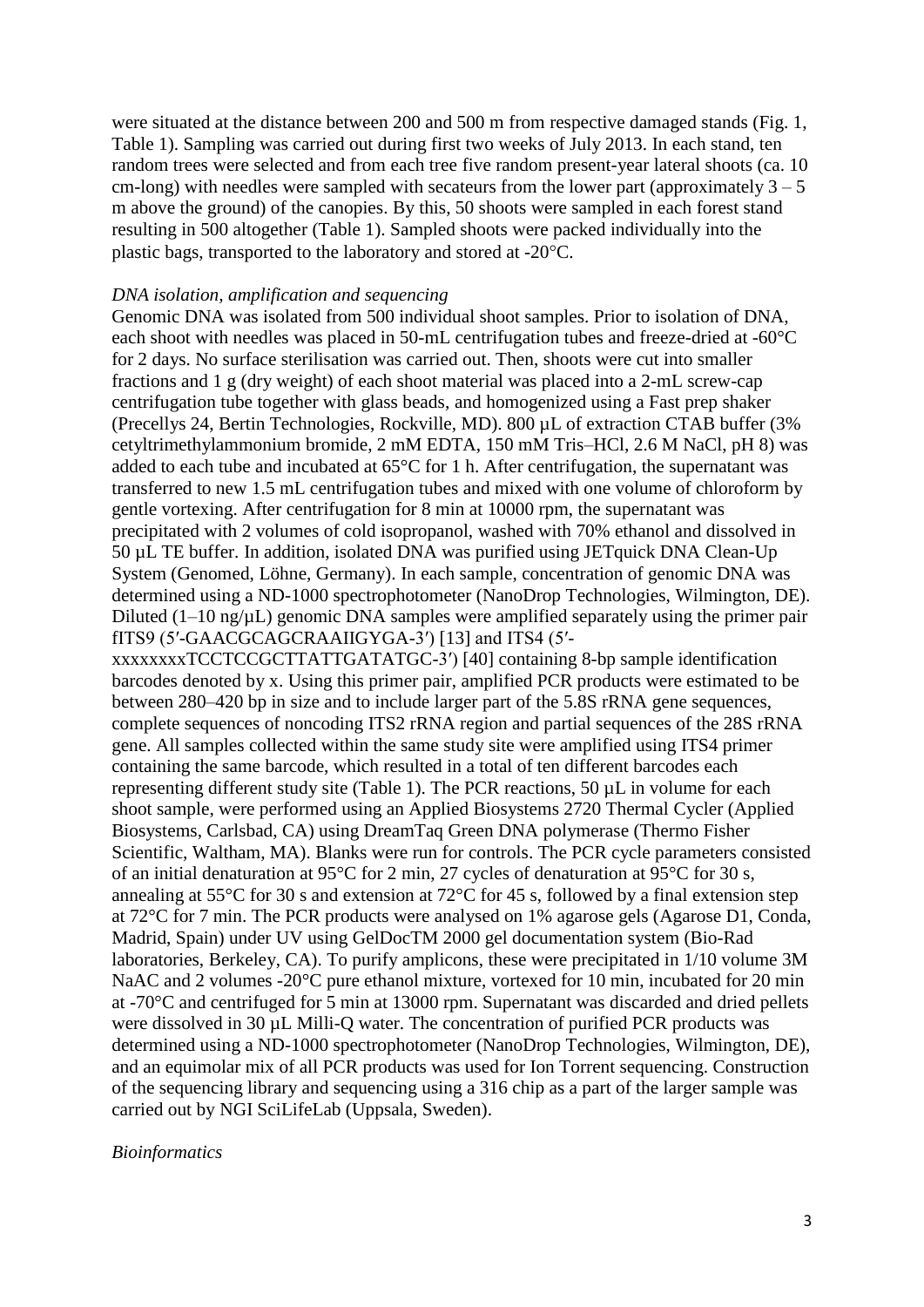The sequences generated were subjected to quality control and clustering in the SCATA NGS sequencing pipeline (http://scata.mykopat.slu.se). Quality filtering of the sequences included the removal of short sequences  $\left( \langle 200 \rangle$  bp), sequences with low read quality, primer dimers and homopolymers, which were collapsed to 3 bp before clustering. Sequences that were missing a tag or primer were excluded. The primer and sample tags were then removed from the sequence, but information on the sequence association with the sample was stored as meta-data. The sequences were then clustered into different taxa using single-linkage clustering based on 98.5% similarity. The most common genotype (real read) for clusters was used to represent each taxon. For clusters containing two sequences, a consensus sequence was produced. The fungal taxa were taxonomically identified using GenBank (NCBI) database and the Blastn algorithm. The criteria used for identification were: sequence coverage > 80%; similarity to taxon level 98–100%, similarity to genus level 94–97%. Sequences not matching these criteria were considered unidentified and were given unique names as shown in Table 2.

#### *Statistical analyses*

The rarefaction analysis was performed using Analytical Rarefaction v.1.3 available at http://www.uga.edu/strata/software/index.html. The richness of fungal taxa in *P. piceae* damaged shoots and in undamaged shoots was compared by non-parametric chi-squared tests calculated from the actual number of observations [20]. Differences in relative abundance (estimated as number of sequences) of dominant fungal taxa detected in damaged shoots and in undamaged shoots of different study sites were analysed by one-way analysis of variance (ANOVA) and Tukey's test which provides confidence intervals for all pairwise differences between means [5, 7]. The statistics were computed using Minitab statistical software (Minitab® Inc., 2003). Shannon diversity index and quantitative Sorensen similarity index were used to characterise diversity and composition of fungal communities in different study sites [19, 34]. Possible impact of *P. piceae* on fungal communities in different study sites was analysed using Correspondence Analysis (CA) in CANOCO 4.5 [38].

#### **Results**

A total of 231407 sequences was generated by Ion Torrent sequencing from the 500 *P. abies*  lateral shoot samples which by barcoding were divided into ten pools each representing different study site (Table 1). However, 81981 sequences did not pass quality control and were excluded. Clustering of the remaining 149426 high-quality sequences (325 bp on average) resulted in 1193 non-singleton contigs and in 3360 singleton contigs which were excluded from the further analyses. Among the non-singletons, 1039 (87.1%) were representing fungi (representative sequences of all fungal non-singletons are available from GenBank under accession numbers KP897167 - KP898205), 145 (12.1%) plants, 7 (0.6%) protists and 2 (0.2%) animals. Total numbers of fungal sequences and of different taxa obtained from each study site are shown in Table 1. A plot of fungal taxa from *P. piceae* damaged and undamaged shoots vs. the number of fungal sequences resulted in rarefaction curves that did not reach the asymptote (Fig. 2), indicating that a potentially higher diversity of taxa could be detected with increased sequencing effort. In this study, the detected fungi were 74.7% Ascomycota, 24.7% Basidiomycota, 0.3% Chytridiomycota and 0.3% Glomeromycota (Supplementary Table 1). The absolute richness of fungal taxa was higher in damaged shoots (893 taxa out of 78832 sequences) than in undamaged shoots (608 out of 31541) (Table 1, Fig. 2), and the chi-squared test showed that the richness of taxa between these datasets differed significantly  $(p<0.0001)$ . Identification at least to genus level was successful for 453 (43.6%) out of 1039 of fungal taxa. Information on the 30 most common fungal taxa representing 70.3% of all fungal sequences is shown in Table 2. Among these,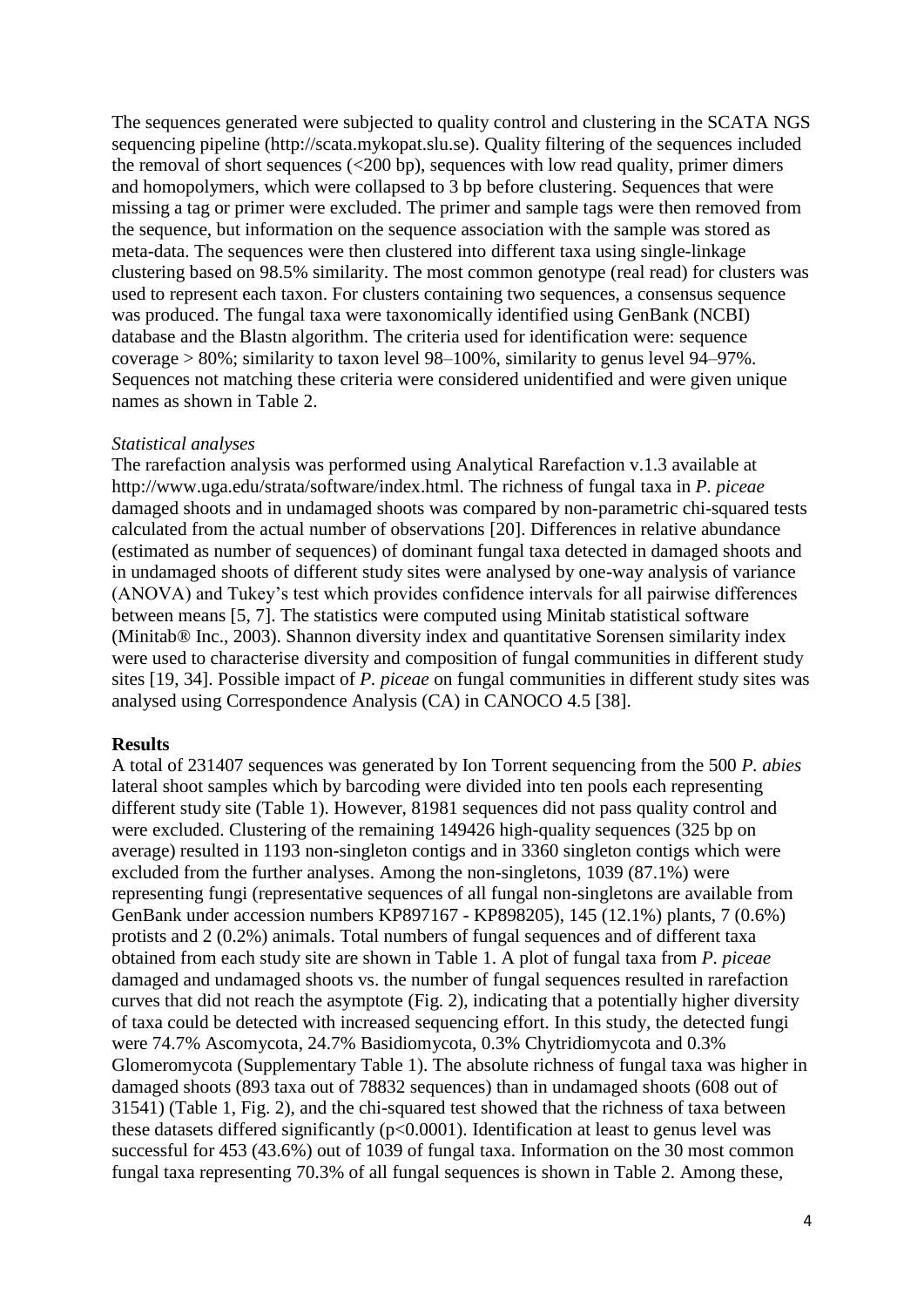however, 13 taxa representing 34.0% of fungal sequences could not be identified to taxon or genus level and remained unidentified (Table 2). The most common taxa were Unidentified sp. 2168\_2 (8.4%), *Phialophora sessilis* (6.0%), Unidentified sp. 2168\_4 (5.0%), *Setomelanomma* sp. 2168\_7 (4.3%) and Unidentified sp. 2168\_5 (4.2%) (Table 2). The fungal pathogen *R. kalkhoffii* (3.5%) was the seventh most common fungus which at variable abundances was detected in all study sites representing both damaged and undamaged shoot samples (Table 2). ANOVA analysis showed that among the 30 most common taxa, abundance of *Phialophora sessilis*, Unidentified sp. 2168\_17, *Aureobasidium pullulans* and *Exobasidium bisporum* was significantly higher in damaged shoots than in undamaged shoots  $(p<0.05)$ , while in Unidentified sp. 2168 11 it was significantly higher in undamaged shoots than in damaged shoots ( $p<0.05$ ). The abundance of the remaining 25 most common fungal taxa did not differ significantly between damaged vs. undamaged shoots (Table 2). The remaining 1009 fungal taxa were relatively rare and their relative abundances varied between 0.002% and 0.6% (Supplementary Table 1).

The CA analysis of fungal communities explained 24.2% variation on Axis 1 and 21.1% on Axis 2. The CA showed that study sites representing damaged (D1-D5) and undamaged (H1- H5) shoot samples were separated from each other on Axis 1 (Fig. 3a), indicating that in these fungal communities were largely different. Among all taxa, 431 (41.5%) were exclusively found in damaged shoots, 146 (14.0%) were exclusively found in undamaged shoots, and 462 (44.5%) were common to both types of samples (Fig. 3b, Supplementary Table 1). Interestingly, fungal taxa detected in both types of samples were more often linked to the damaged shoots than to the undamaged shoots (Fig. 3b) thereby showing their relatively higher abundances in the shoots damaged by *P. piceae*. Sorensen index of similarity of fungal communities was moderate and ranged between 0.45 and 0.71 then compared in all combinations among different D sites, between 0.38 and 0.52 then compared among different H sites, and between 0.32 and 0.47 then compared among different D and H sites. In different study sites, Shannon diversity index of fungal communities was between 2.9 and 4.2 (Table 1).

#### **Discussion**

The results demonstrated that invasion and outbreak of *P. piceae* had a profound effect on diversity and composition of fungal communities in needles and shoots of *P. abies* (Fig. 2 & 3), thereby supporting the hypothesis. The fungi, which were at higher abundances observed in damaged shoots (Table 2, Supplementary Table 1), were likely benefiting from the physical damage of plant tissues, and/or were benefiting from the insect derived honeydew, which even at low abundances was shown to have a strong effect on the performance of microorganisms in the phyllosphere of *P. abies* [24, 35]. For example, it was shown previously that fungal pathogen *R. kalkhoffii* readily establishes in plant tissues damaged by *P. piceae* [2]. In the present study, abundance of *R. kalkhoffii* was higher in damaged shoots (3.9%) than in undamaged shoots (2.5%) though the difference was not significant (Table 2). Scattolin and Montecchio [32] showed that abundance of *R. kalkhoffii* on *P. abies* was negatively correlating with abundance of *Lophodermium piceae*, indicating that the latter fungus may act as a biocontrol agent of *R. kalkhoffii.* In the present study, however, abundance of *L. piceae* was relatively low (0.05%) (Supplementary Table 1), which probably led to predominant establishment of *R. kalkhoffii.* Among other dominant fungal taxa, plant pathogen *Exobasidium bisporum* [41] was significantly more abundant in damaged shoots (1.4%) than in undamaged shoots (0.3%) (Table 2) thereby taking advantage of the damaged tissues. Interestingly, *Apiosporium pinophilum* which was shown to preferentially establish on plant parts coated with honeydew and cause black sooty mold [2] was not detected or its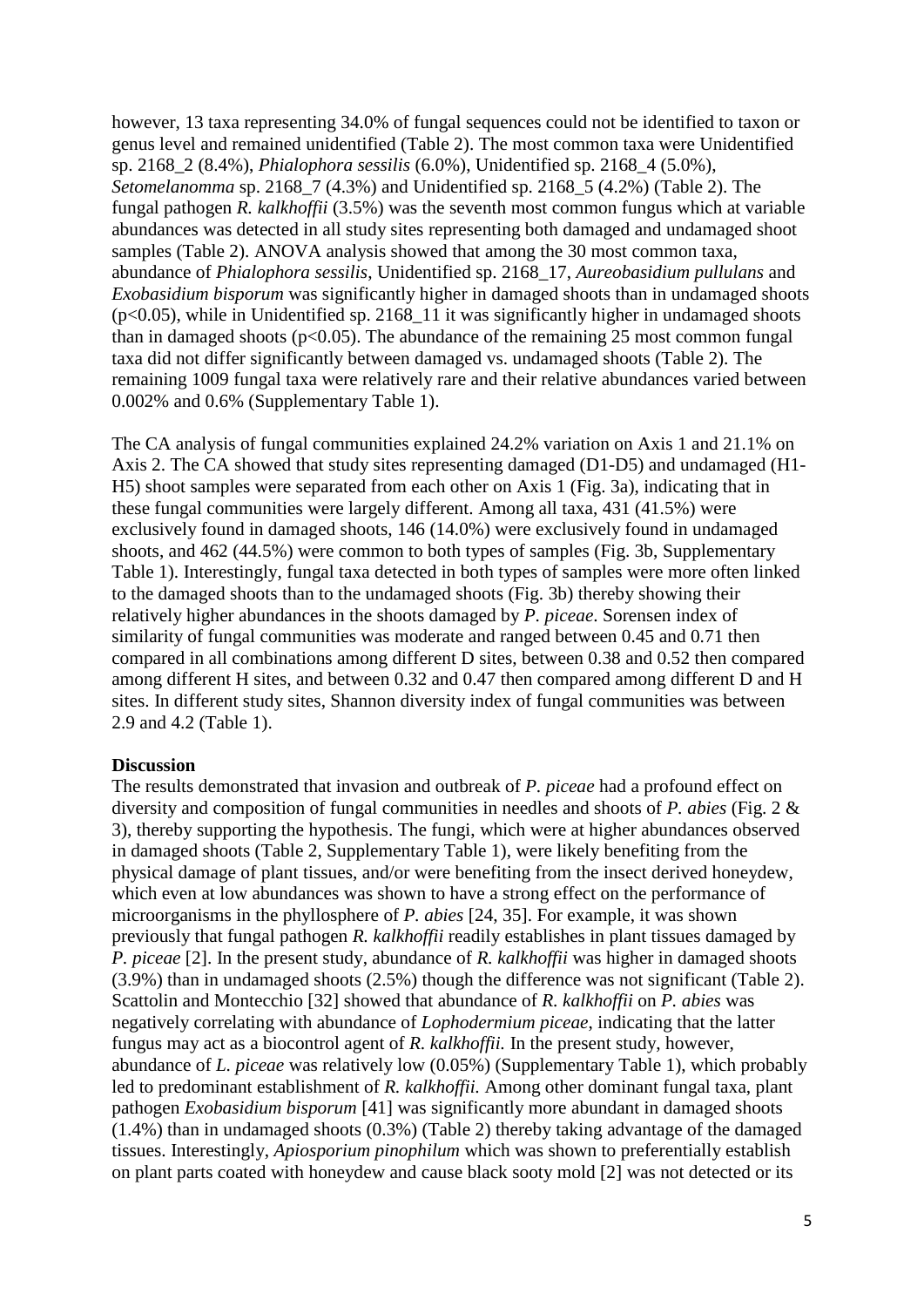ITS rDNA sequences remained unidentified despite the fact that damaged shoots possessed characteristic symptoms of black sooty mold. *Phialophora sessilis*, which was the second most common fungus, was shown to cause sooty blotch and flyspeck on different tree species [1, 42]. In this study, *P. sessilis* was significantly more abundant in damaged shoots than in undamaged shoots (Table 2), suggesting that it was one of the fungi causing symptoms of black sooty mold. Although the source of inoculum for such fungi cannot be established, the possibility should not be excluded that *P. piceae* vector specific fungal community which may readily establish at the sites of damage. This would not be surprising as insect-fungi associations are common in nature [6, 27, 28]. Yet such information is not available for *P. piceae*, but would be of considerable practical importance as due to the ongoing climate change the impact of *P. piceae* can be expected to be even greater in the future.

Different high-throughput sequencing platforms have their advantages and limitations [29]. In the present study, the use of Ion Torrent sequencing revealed a high diversity of fungi associated with the phyllosphere of *P. abies* while sample barcoding allowed their assignment to particular type of samples (damaged and undamaged) as well as to individual study sites (Table 1). The detected richness of fungal taxa were one or two orders of magnitude as compared to similar studies which were based on fungal culturing [18, 25, 26], showing that such detection methods allow in depth analysis of fungal communities, and challenges our understanding of the global fungal diversity [10, 11]. Shannon diversity index of fungal communities was high in all study sites (Table 1) repeatedly demonstrating a high efficacy of the detection method. Nevertheless, a large number of detected fungi (also dominant) remained unidentified (Table 2, Supplementary Table 1) showing that the ITS rDNA sequence information available in the public databases is still limited, and that a great number of fungal taxa remain to be isolated and described. Such information is essential for taxonomic comparisons and scientific communication among the independent studies as well as recognising patterns of distribution and inferring ecological roles. As a large number of taxa (e.g. obligate biotrophs) are likely to be uncultivable, the development of the sequencebased classification is of key importance in order to recognize such taxa in rapidly growing environmental sequence data [12, 22].

In conclusion, the results demonstrated that needles and shoots of *P. abies* are inhabited by diverse communities of fungi, and that invasive alien tree pests may have a profound effect on these fungal communities, and therefore, in addition to their direct negative effect owing physical damage of the plant tissue, they may also indirectly determine health, sustainability and ultimately distribution of the forest tree species.

# **Acknowledgements**

This research was funded by the European Regional Development Fund under the Global Grant measure, project no. VP1-3.1-ŠMM-07-K-02-001.

# **Compliance with Ethical Standards**

The authors declare the compliance of this work with ethical standards. All authors are informed and agreed on the content of this work, and declare no conflicts of interests.

# **References**

1. Arias MMD, Batzer JC, Harrington TC, Wong AW, Bost SC, Cooley DR, Ellis MA, Hartman JR, Rosenberger DA, Sundin GW, Sutton TB, Travis JW, Wheeler MJ, Yoder KS, Gleason ML (2010) Diversity and biogeography of sooty blotch and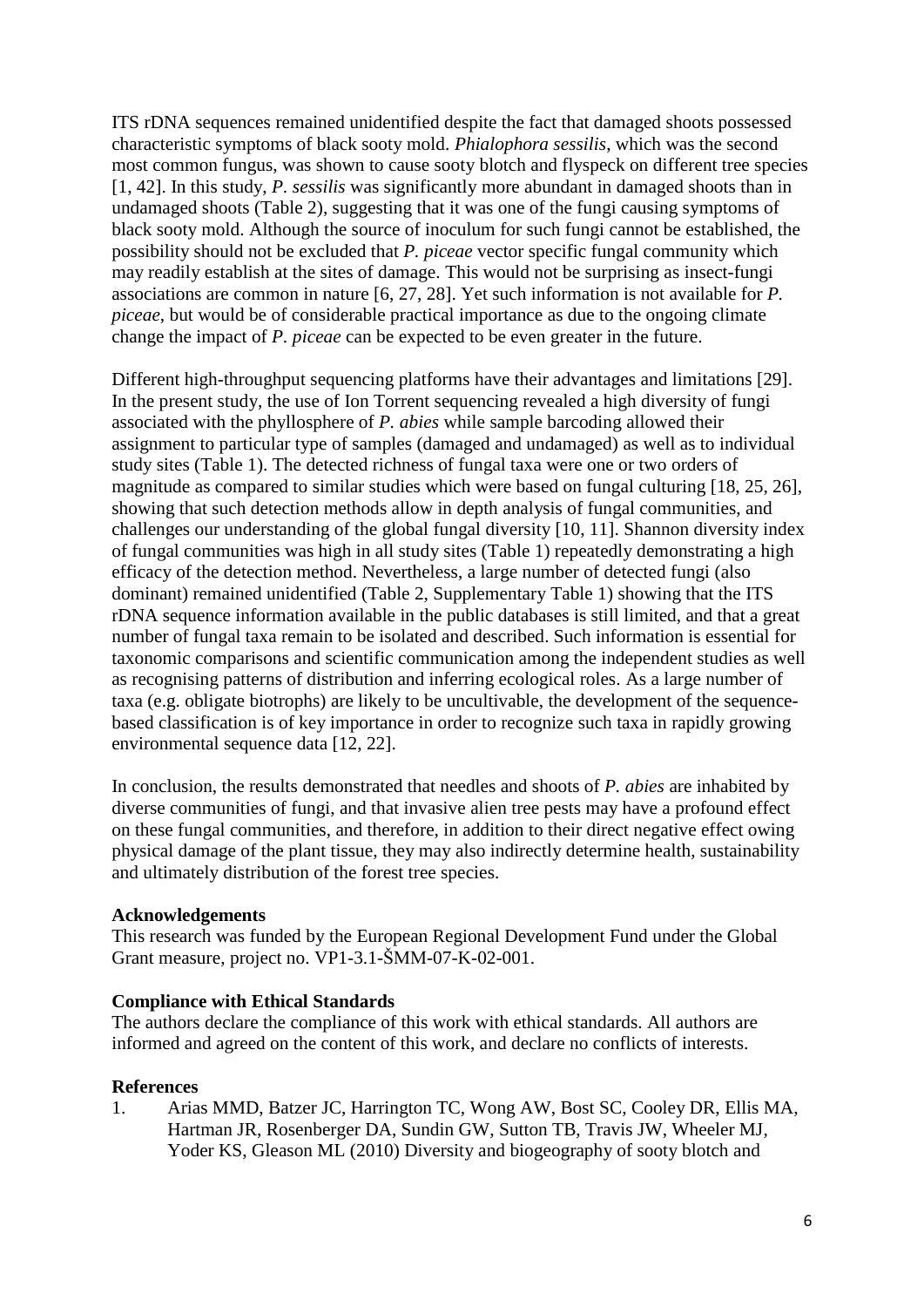flyspeck fungi on apple in the eastern and midwestern United States. Phytopathol 100:345-355

- 2. Ben-Dov Y, Hodgson CJ (1997) Soft scale insects: their biology, natural enemies, and control. Volym 1. Elsevier, The Netherlands
- 3. Bradshaw RHW, Holmqvist BH, Cowling SA, Sykes MT (2000) The effects of climate change on the distribution and management of *Picea abies* in southern Scandinavia. Can J For Res 30:1992–1998
- 4. Buee M, Reich M, Murat C, Morin E, Nilsson RH, Uroz S, Martin F (2009) 454 Pyrosequencing analyses of forest soils reveal an unexpectedly high fungal diversity. New Phytol 184:449-456
- 5. Chalmers N, Parker P (1989) Fieldwork and statistics for ecological projects, second edition. The Open University, Dorchester
- 6. Davydenko K, Vasaitis R, Meshkova V, Menkis A (2014) Fungi associated with the red-haired bark beetle, *Hylurgus ligniperda* (Coleoptera: Curculionidae) in the foreststeppe zone in eastern Ukraine. Eur J Entomol 111:561-565
- 7. Fowler J, Cohen L, Jarvis P (1998) Practical Statistics for Field Biology, second edition. Wiley, Chichester
- 8. Gedminas A, Lynikienė J, Marčiulynas A, Bagdžiūnaitė A (2015) Effect of *Physokermes piceae* Schrank. on shoot and needle growth in Norway spruce stands in Lithuania. Balt For In Press
- 9. Graora D, Spasić R, Mihajlović L (2012) Bionomy of spruce bud scale, *Physokermes piceae* (Schrank.) (Hemiptera: Coccidae) in the Belgrade area, Serbia. Arch Biol Sci 64 337-343
- 10. Hawksworth DL (2001) The magnitude of fungal diversity: the 1.5 million species estimate revisited. Mycol Res 105:1422-1431
- 11. Hawksworth DL (2012) Global species numbers of fungi: are tropical studies and molecular approaches contributing to a more robust estimate? Biodivers Conserv 21:2425-2433
- 12. Hibbett DS, Taylor JW (2013) Fungal systematics: is a new age of enlightenment at hand? Nature Rev Microbiol 11:129-133
- 13. Ihrmark K, Bodeker ITM, Cruz-Martinez K, Friberg H, Kubartova A, Schenck J, Strid Y, Stenlid J, Brandstrom-Durling M, Clemmensen KE, Lindahl BD (2012) New primers to amplify the fungal ITS2 region - evaluation by 454-sequencing of artificial and natural communities. Fems Microbiol Ecol 82:666-677
- 14. Kolar J (2007) The harmful entomofauna of woody plants in Slovakia. Acta Entomol Serb 12:67-79
- 15. Kosztarab M, Kozar F (1978) Scale insects Coccoidea. Fauna Hungariae. Akadémiai Kiadó, Budapest
- 16. Kozar F (1985) New data to the knowledge of scale-insects of Bulgaria, Greece and Rumania (Homoptera: Coccoidea). Phytopathol Entomol Hung 20:201-205
- 17. Lagowska B (1986) Scale insects (Homoptera, Coccinea) of Roztocze and the Lublin Upland. Bulletin Entomologique de Pologne 56:475-478
- 18. Livsey S (1995) Ecology of endophytic microfungi in Norway spruce crowns. PhD thesis, Department of Forest Mycology and Pathology, Swedish University of Agricultural Sciences, Uppsala
- 19. Magurran AE (1988) Ecological diversity and its measurement. Princeton University Press, Princeton, NJ, USA
- 20. Mead R, Curnow RN (1983) Statistical methods in agriculture and experimental biology. Chapman & Hall, London, UK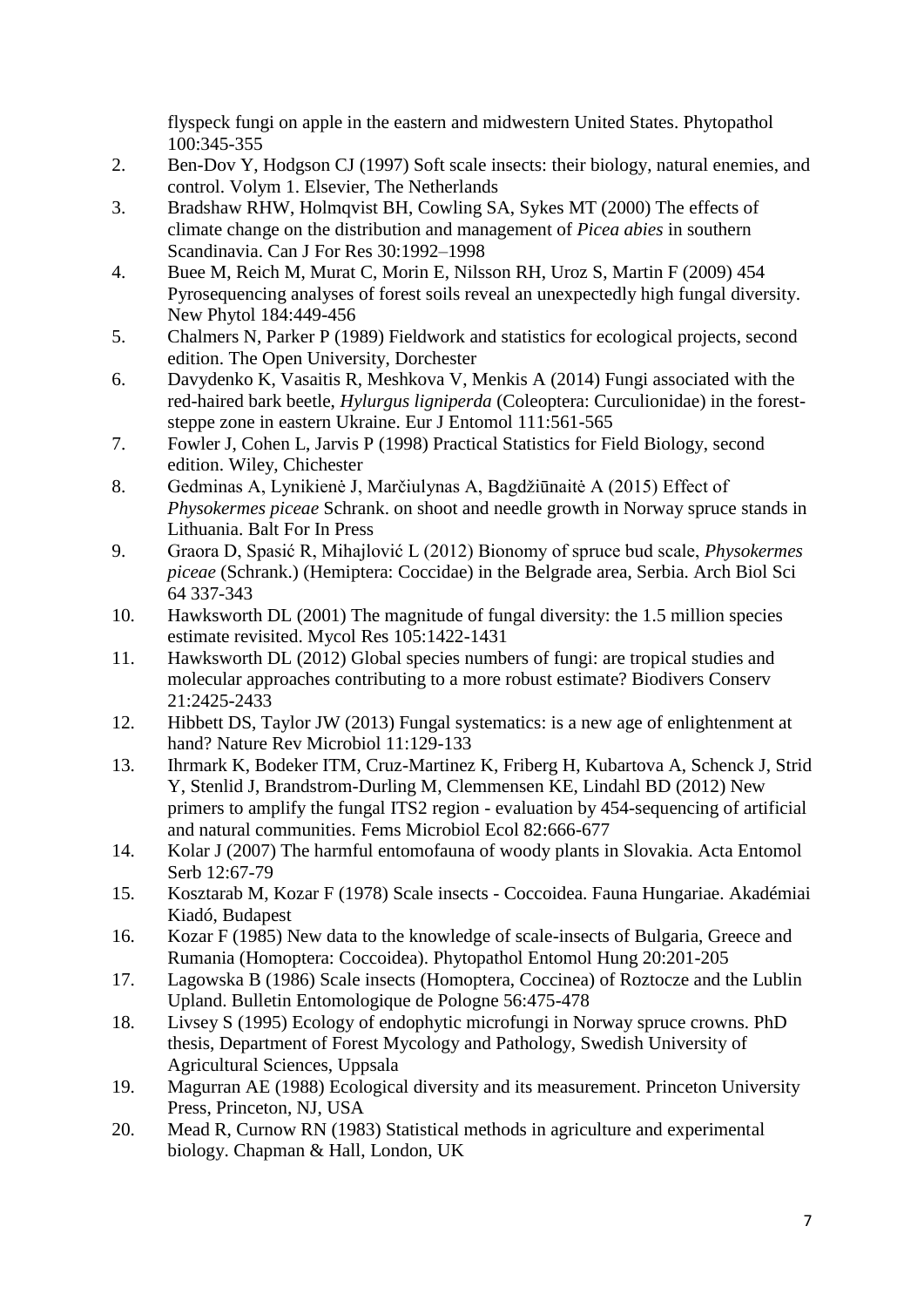- 21. Menkis A, Burokienė D, Gaitnieks T, Uotila A, Johannesson H, Rosling A, Finlay RD, Stenlid J, Vasaitis R (2012) Occurrence and impact of the root-rot biocontrol agent *Phlebiopsis gigantea* on soil fungal communities in *Picea abies* forests of northern Europe. Fems Microbiol Ecol 81:438-445
- 22. Menkis A, Urbina H, James TY, Rosling A (2014) *Archaeorhizomyces borealis* sp. nov. and a sequence-based classification of related soil fungal species. Fungal Biol 118:943-955
- 23. Miezite O, Okmanis M, Indriksons A, Ruba J, Polmanis K, Freimane L (2013) Assessment of sanitary conditions in stands of Norway spruce (Picea abies Karst.) damaged by spruce bud scale (Physokermes piceae Schrnk.). iForest 6:73-78
- 24. Muhlenberg E, Stadler B (2005) Effects of altitude on aphid-mediated processes in the canopy of Norway spruce. Agric For Entomol 7:133-143
- 25. Müller MM, Hallaksela AM (1998) Diversity of Norway spruce needle endophytes in various mixed and pure Norway spruce stands. Mycol Res 102:1183-1189
- 26. Müller MM, Hallaksela AM (2000) Fungal diversity in Norway spruce: a case study. Mycol Res 104:1139-1145
- 27. Persson Y, Vasaitis R, Langstrom B, Ohrn P, Ihrmark K, Stenlid J (2009) Fungi vectored by the bark beetle *Ips typographus* following hibernation under the bark of standing trees and in the forest litter. Microb Ecol 58:651-659
- 28. Ploetz RC, Hulcr J, Wingfield MJ, de Beer ZW (2013) Destructive tree diseases associated with ambrosia and bark beetles: black swan events in tree pathology? Plant Dis 97:856-872
- 29. Quail M, Smith M, Coupland P, Otto T, Harris S, Connor T, Bertoni A, Swerdlow H, Gu Y (2012) A tale of three next generation sequencing platforms: comparison of Ion Torrent, Pacific Biosciences and Illumina MiSeq sequencers. BMC Genomics 13:341
- 30. Ronaghi M, Uhlén M, Nyrén P (1998) A sequencing method based on real-time pyrophosphate. Science 281:363-365
- 31. Santini A, Ghelardini L, De Pace C, Desprez-Loustau ML, Capretti P, Chandelier A, Cech T, Chira D, Diamandis S, Gaitniekis T, Hantula J, Holdenrieder O, Jankovsky L, Jung T, Jurc D, Kirisits T, Kunca A, Lygis V, Malecka M, Marcais B, Schmitz S, Schumacher J, Solheim H, Solla A, Szabo I, Tsopelas P, Vannini A, Vettraino AM, Webber J, Woodward S, Stenlid J (2013) Biogeographical patterns and determinants of invasion by forest pathogens in Europe. New Phytol 197:238-250
- 32. Scattolin L, Montecchio L (2009) *Lophodermium piceae* and *Rhizosphaera kalkhoffii* in Norway spruce: correlations with host age and climatic features. Phytopathol Mediterr 48:226-239
- 33. Schlyter P, Stjernquist I, Barring L, Jonsson AM, Nilsson C (2006) Assessment of the impacts of climate change and weather extremes on boreal forests in northern Europe, focusing on Norway spruce. Clim Res 31:75-84
- 34. Shannon CE (1948) A mathematical theory of communication. The Bell System Technical Journal 27:379-423
- 35. Stadler B, Müller T (1996) Aphid honeydew and its effect on the phyllosphere microflora of *Picea abies* (L) Karst. Oecologia 108:771-776
- 36. Stenlid J, Oliva J, Boberg JB, Hopkins AJM (2011) Emerging diseases in european forest ecosystems and responses in society. Forests 2:486-504
- 37. Sykes MT, Prentice IC (1996) Climate change, tree species distributions and forest dynamics: A case study in the mixed conifer/northern hardwoods zone of northern Europe. Climatic Change 34:161-177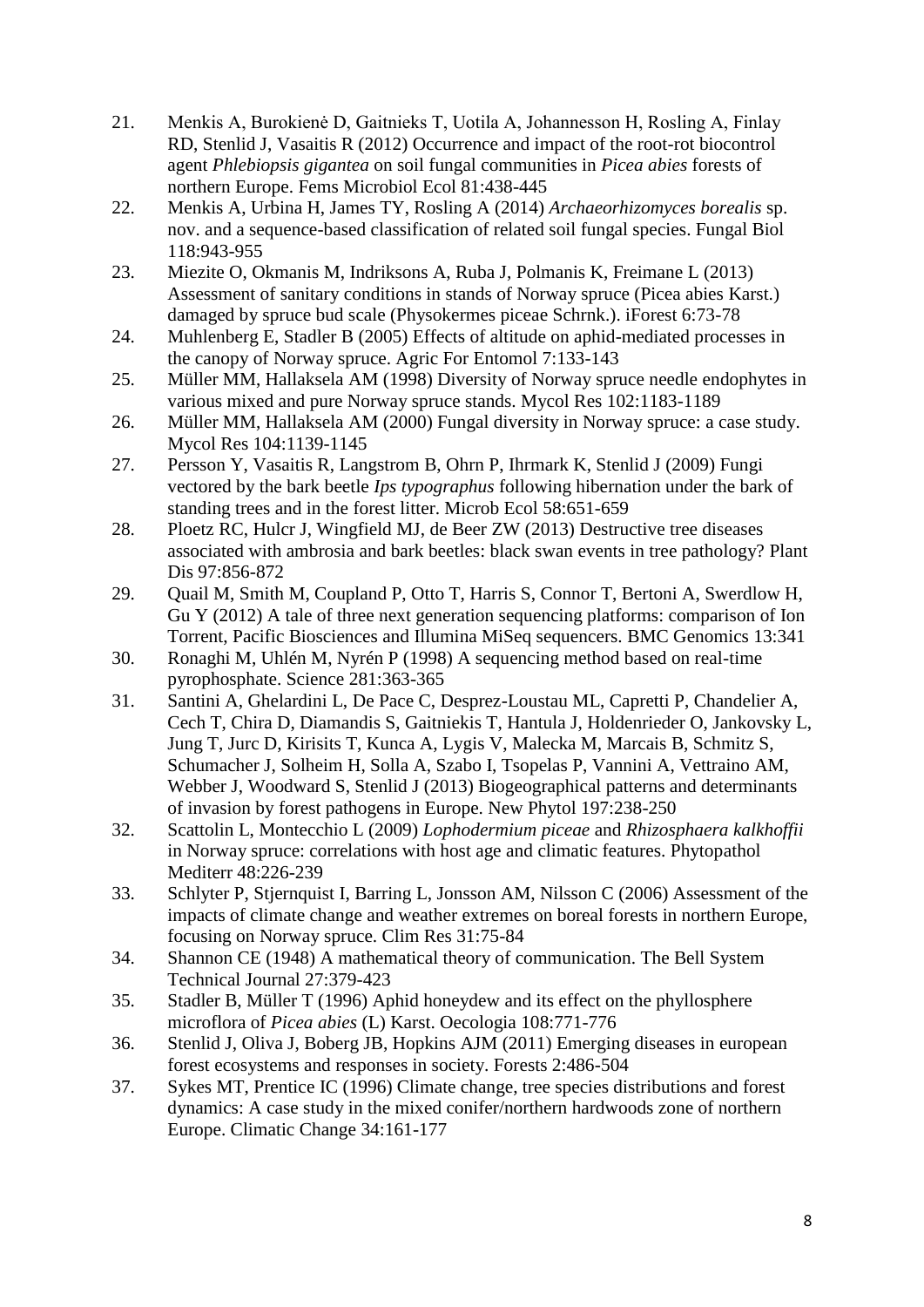- 38. ter Braak CJF, Smilauer P (1998) Canoco reference manual and user's guide to Canoco for Windows: software for canonical community ordination, Version 4. Microcomputer Power, Ithaca, NY, USA
- 39. Webb T (1986) Is vegetation in equilibrium with climate? How to interpret late-Quaternary pollen data. Vegetatio 67:75-91
- 40. White TJ, Bruns T, Lee S, Taylor J (1990) Amplification and direct sequencing of fungal ribosomal RNA genes for phylogenetics. In: Innis MA, Gelfand DH, Sninsky JJ, White TJ (eds) PCR protocols: A guide to methods and applications. Academic Press, Inc., San Diego, USA, pp 315-322
- 41. Zhang X (1998) A study on the taxonomy of *Exobasidium* spp. according to fuzzy analysis of cultural properties and the analysis of 28S rDNA-PCR-RFLP. Scientia Silvae Sinicae 34:59-71
- 42. Zhuang JL, Zhu MQ, Zhang R, Yin H, Lei YP, Sun GY, Gleason ML (2010) *Phialophora sessilis*, a species causing flyspeck signs on bamboo in China. Mycotaxon 113:405-413

|                | Stand Location                          | Health  | No. of    | No. of lateral No. of fungal |                | Shannon   |  |
|----------------|-----------------------------------------|---------|-----------|------------------------------|----------------|-----------|--|
|                |                                         | status* | trees     | shoots                       | sequences/taxa | diversity |  |
|                |                                         |         | sampled   | sampled                      | detected       | index     |  |
| D <sub>1</sub> | $N54^{\circ}54' E24^{\circ}19'$ Damaged |         | 10        | 50                           | 9467/276       | 3.5       |  |
| D2             | N54°56' E24°20'                         |         | 10        | 50                           | 17931/355      | 3.5       |  |
| D <sub>3</sub> | N54°49' E24°20'                         |         | 10        | 50                           | 17019/548      | 4.2       |  |
| D <sub>4</sub> | N56°02' E22°46'                         |         | 10        | 50                           | 18538/531      | 4.1       |  |
| D <sub>5</sub> | N55°32' E23°05'                         |         | 10        | 50                           | 15877/333      | 2.9       |  |
| All D          |                                         |         | 50        | 250                          | 78832/893      |           |  |
| H1             | N54°54' E24°19' Undamaged               |         | <b>10</b> | 50                           | 2372/199       | 3.9       |  |
| H <sub>2</sub> | N54°55' E24°19'                         |         | 10        | 50                           | 5356/265       | 3.5       |  |
| H <sub>3</sub> | N54°49' E24°02'                         |         | 10        | 50                           | 9435/245       | 3.5       |  |
| H <sub>4</sub> | N56°01' E22°47'                         |         | 10        | 50                           | 7159/242       | 3.3       |  |
| H <sub>5</sub> | N55°32' E23°05'                         |         | 10        | 50                           | 7219/264       | 3.2       |  |
| All H          |                                         |         | 50        | 250                          | 31541/608      |           |  |
| All            |                                         |         | 100       | 500                          | 110373/1039    |           |  |

Table 1. Studied *Picea abies* forest stands in Lithuania and detected diversity of phyllosphere fungi

\* Damaged stands were stands heavily attacked by *Physokermes piceae*; Undamaged stands were stands showing no signs of *P. piceae* attacks.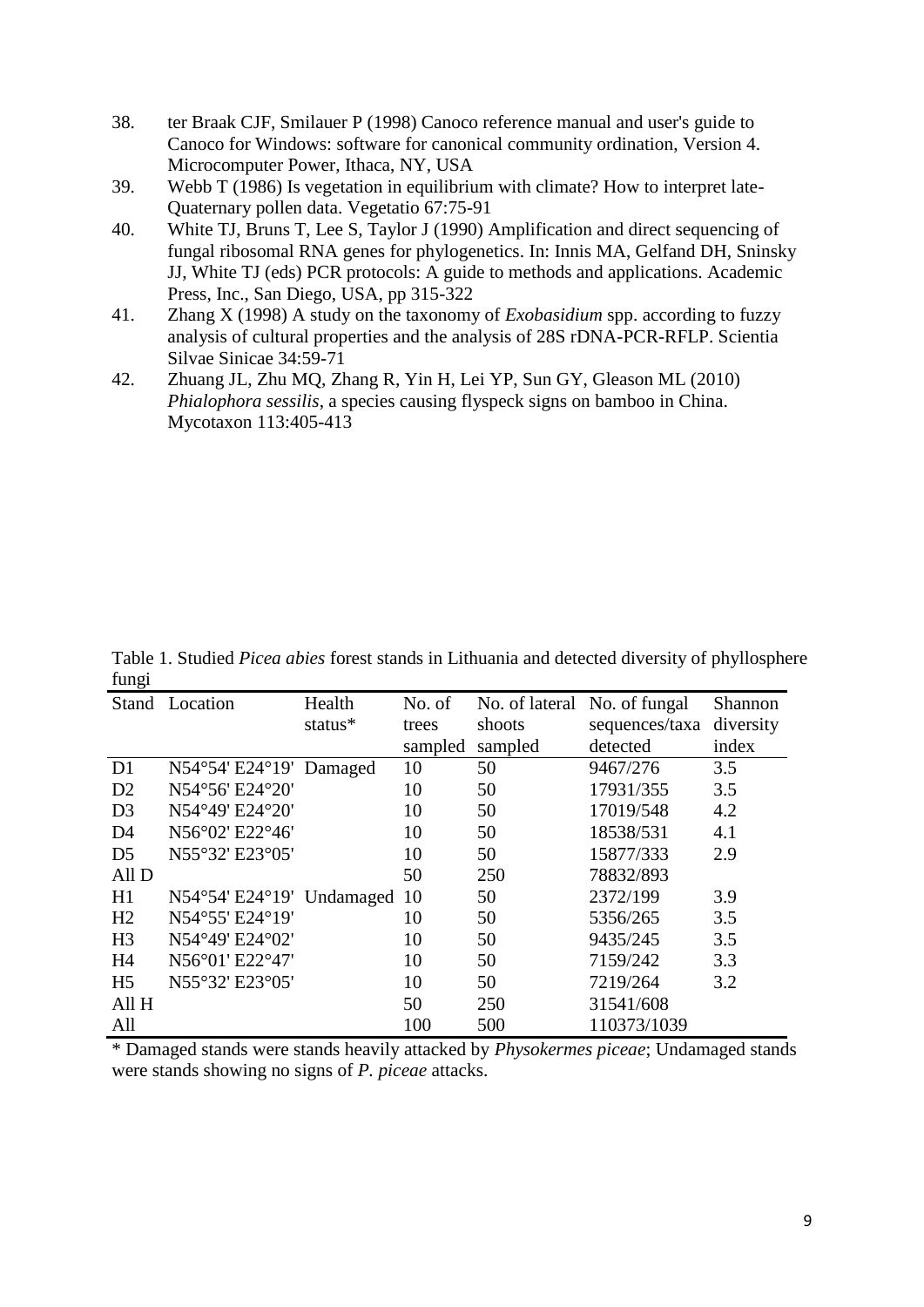| Taxon                        | Phylum                                  | <b>NCBI</b><br>reference<br>sequence | Sequence<br>similarity,<br>$(\%) *$ | Damaged shoots |                          |                |                |                |       |      | Undamaged shoots |                          |                |                |       |     |
|------------------------------|-----------------------------------------|--------------------------------------|-------------------------------------|----------------|--------------------------|----------------|----------------|----------------|-------|------|------------------|--------------------------|----------------|----------------|-------|-----|
|                              |                                         |                                      |                                     | D1             | D2                       | D <sub>3</sub> | D <sub>4</sub> | D <sub>5</sub> | All D | H1   | H2               | H <sub>3</sub>           | H <sub>4</sub> | H <sub>5</sub> | All H |     |
| Unidentified sp. 2168_2      | Ascomycota                              | FJ820734                             | 316/320 (99) 4.1                    |                | 3.6                      | 4.1            | 5.2            | 40.6           | 11.6  | 1.0  | 0.7              | 0.1                      | 0.8            | 0.7            | 0.6   | 8.4 |
| Phialophora sessilis         | Ascomycota                              | EU514700                             | 339/344 (99) 17.8 11.0 1.9          |                |                          |                | 2.0            | 10.3           | 7.6   | 2.3  | 3.4              | 0.4                      | 2.6            | 1.8            | 1.9   | 6.0 |
| Unidentified sp. 2168_4      | Ascomycota                              | JX243908                             | 311/334 (93) 4.3                    |                | 8.5                      | 2.2            | 2.1            | 0.8            | 3.6   | 7.5  | 13.5             | 4.8                      | 7.8            | 11.3           | 8.6   | 5.0 |
| Setomelanomma sp. 2168_7     | Ascomycota                              | AF525674                             | 287/302 (95) 0.3                    |                | 0.6                      | 0.4            | $0.0\,$        | 0.2            | 0.3   | 6.8  | 13.6             | 0.0                      | 24.2           | 25.7           | 14.2  | 4.3 |
| Unidentified sp. 2168_5      | Ascomycota                              | AB476541                             | 324/328 (99) 0.8                    |                | 0.1                      |                | 11.9 11.5 0.4  |                | 5.5   | 2.7  | 0.6              | 0.3                      | 0.5            | 2.5            | 1.1   | 4.2 |
| Cladosporium cladosporioides | Ascomycota                              | KJ589639                             | 303/308 (98) 6.1                    |                | 11.8                     | 1.0            | 1.1            | 1.9            | 4.3   | 2.1  | 3.2              | 2.6                      | 1.5            | 1.3            | 2.1   | 3.7 |
| Rhizosphaera kalkhoffii      | Ascomycota                              | HQ115656                             | 318/322 (99) 3.2                    |                | 10.6 1.5                 |                | 1.1            | 2.7            | 3.9   | 1.9  | 2.5              | 0.5                      | 4.9            | 3.1            | 2.5   | 3.5 |
| Unidentified sp. 2168_9      | Ascomycota                              | GU566235                             | 291/315 (92) 1.1                    |                | 6.4                      | 0.2            | 0.1            | 0.0            | 1.7   | 3.2  | 8.6              | 0.4                      | 12.1           | 9.9            | 6.8   | 3.1 |
| Ceramothyrium sp. 2168_10    | Ascomycota                              | KC978733                             | 307/316 (97) 0.7                    |                | 0.1                      | 7.3            | 7.4            | 1.1            | 3.7   | 5.1  | 1.2              | 0.1                      | 0.2            | 1.8            | 1.1   | 2.9 |
| Unidentified sp. 2168_13     | Ascomycota                              | HQ433032                             | 301/321 (94) 0.0                    |                | $\overline{\phantom{a}}$ | 4.6            | 2.9            | 0.6            | 1.8   | 0.3  | 1.0              | 14.3                     | 2.5            | 0.0            | 5.1   | 2.7 |
| Unidentified sp. 2168_11     | Ascomycota                              | KF617768                             | 280/306 (92) 0.0                    |                |                          | 0.7            | 0.3            | 0.0            | 0.2   | 10.9 | 13.4             | 10.1                     | 3.2            | 7.0            | 8.4   | 2.6 |
| Fellomyces sp. 2168_14       | Basidiomycota                           | AJ608659                             | 311/328 (95) 2.0                    |                | 5.7                      | 0.3            | 0.6            | 8.1            | 3.3   | 0.2  | 0.2              | $\overline{\phantom{a}}$ | 0.0            | 0.0            | 0.1   | 2.4 |
| Unidentified sp. 2168_17     | Ascomycota                              | JX136410                             | 294/313 (94) 4.6                    |                | 2.1                      | 1.4            | 2.4            | 1.4            | 2.2   | 0.7  | 2.1              | 1.0                      | 2.1            | 3.9            | 2.1   | 2.1 |
| Sydowia polyspora            | Ascomycota                              | KJ589593                             | 315/318 (99) 1.7                    |                | 0.9                      | 5.9            | 1.7            | 0.2            | 2.1   | 1.5  | 4.0              | 0.1                      | 2.2            | 2.4            | 1.9   | 2.0 |
| Trichomerium sp. 2168_15     | Ascomycota                              | KP004468                             | 319/332 (96) 0.2                    |                | 1.0                      | 5.5            | 4.3            | 0.8            | 2.6   | 1.3  | 0.4              | 0.3                      | 0.6            | 0.6            | 0.5   | 2.0 |
| Unidentified sp. 2168_18     | Ascomycota                              | KC966333                             | 300/322 (93) -                      |                |                          | 1.1            | 9.9            |                | 2.6   |      |                  |                          | 0.0            |                | 0.0   | 1.8 |
| Scleroconidioma sp. 2168_22  | Ascomycota                              | FR837912                             | 304/321 (95) 15.6 0.0               |                |                          | 1.4            | 0.0            |                | 2.2   | 0.1  | 0.1              |                          | $\blacksquare$ | 0.2            | 0.1   | 1.6 |
| Epicoccum nigrum             | Ascomycota                              | JN835210                             | 308/311 (99) 0.2                    |                | 3.7                      | 1.3            | 0.8            | 0.3            | 1.4   | 1.7  | 1.7              | 2.8                      | 1.1            | 0.9            | 1.7   | 1.5 |
| Aureobasidium pullulans      | Ascomycota                              |                                      | KM877470 310/314 (99) 3.9           |                | 3.1                      | 1.1            | 1.2            | 0.1            | 1.7   | 0.7  | 0.6              | 0.9                      | 0.6            | 1.1            | 0.8   | 1.4 |
| Unidentified sp. 2168_23     | Ascomycota                              | KC965703                             | 268/317 (85) -                      |                |                          | 5.1            | 2.2            |                | 1.6   | 3.4  |                  | 0.2                      |                |                | 0.3   | 1.2 |
| Exobasidium bisporum         | Basidiomycota AB180368                  |                                      | 327/333 (98) 1.3                    |                | 1.1                      | 1.3            | 1.7            | 1.5            | 1.4   | 0.5  | 0.9              | 0.0                      | 0.3            | 0.3            | 0.3   | 1.1 |
| Setomelanomma holmii         | Ascomycota                              | AF525675                             | 297/301 (99) -                      |                | 0.5                      | 0.2            | 0.0            | 0.4            | 0.2   | 1.2  | 0.1              | 9.4                      | 0.0            | 0.1            | 2.9   | 1.0 |
| Phaeosphaeria sp. 2168_26    | Ascomycota                              | KF251182                             | 288/306 (94) 0.1                    |                | 0.1                      | 0.0            | 0.0            | $\sim$         | 0.0   | 0.9  | 1.8              | 8.7                      | 0.1            | 0.1            | 3.0   | 0.9 |
| Unidentified sp. 2168_29     | Ascomycota                              | JF449549                             | 291/312 (93) 0.2                    |                | 0.2                      | 2.6            | 2.4            | 0.1            | 1.2   | 0.0  |                  |                          |                | 0.0            | 0.0   | 0.9 |
| Cryptococcus sp. 2168_30     | Basidiomycota KM246292 290/300 (97) 3.2 |                                      |                                     |                | 2.4                      | 0.0            | 0.0            | 0.1            | 1.0   |      |                  |                          | 0.1            | 0.0            | 0.0   | 0.7 |
| Neosetophoma samarorum       | Ascomycota                              | KF251162                             | 306/310 (99) -                      |                |                          |                |                |                |       |      | 0.2              | 7.6                      |                |                | 2.3   | 0.7 |

Table 2. Occurrence and relative abundance of the 30 most common fungal taxa (shown as a proportion of all fungal sequences) in damaged and undamaged needles/shoots of *Picea abies.*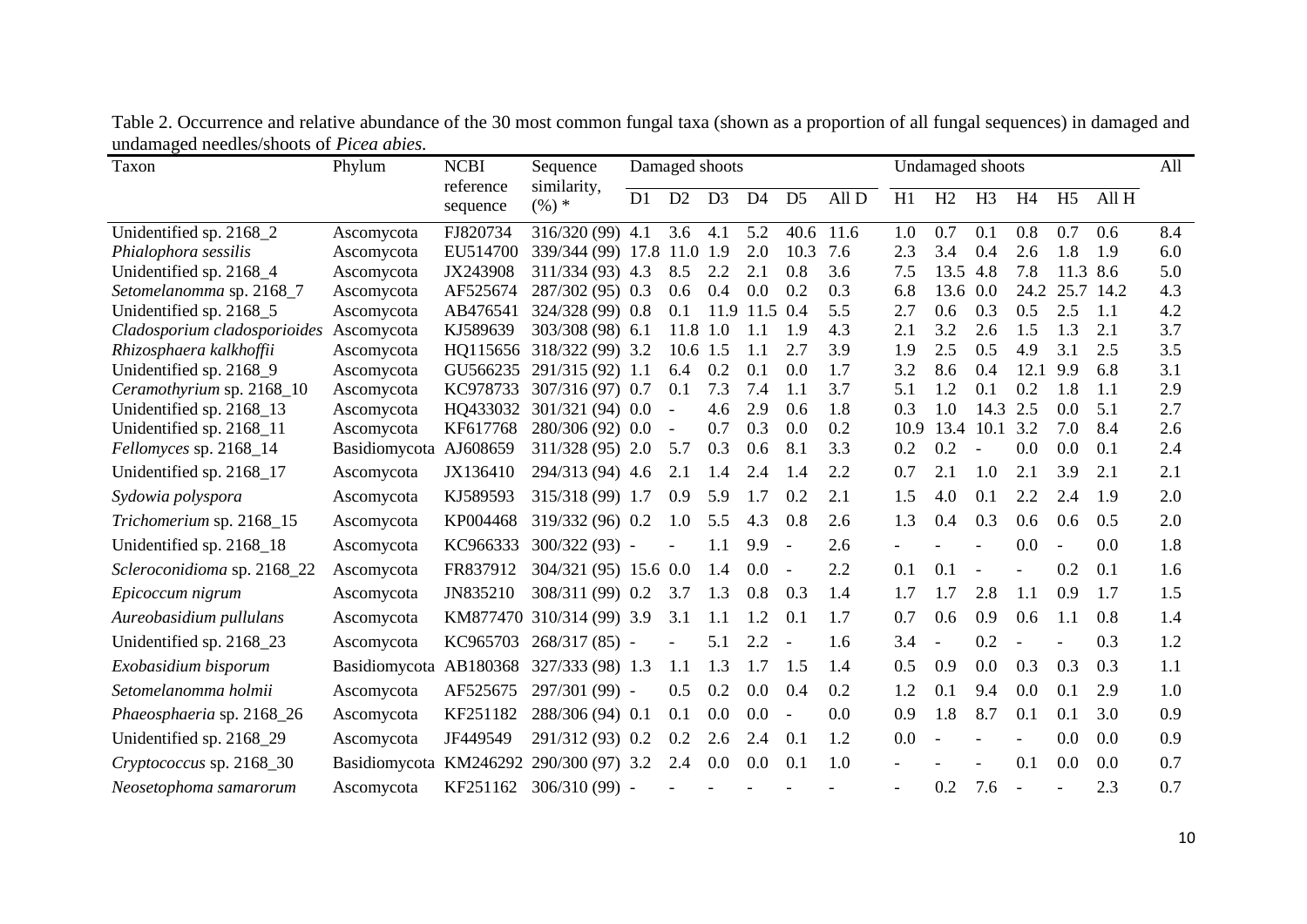| Unidentified sp. 2168_34    | Ascomycota                                               | HQ873380 285/299 (95) 1.0 0.0 0.7 0.4 0.6 0.5 |  |  |                               |     |                        | $0.3$ 1.2 0.2 0.9 2.2 1.0         |                   |             |                               | 0.6  |
|-----------------------------|----------------------------------------------------------|-----------------------------------------------|--|--|-------------------------------|-----|------------------------|-----------------------------------|-------------------|-------------|-------------------------------|------|
| Unidentified sp. $2168\_31$ | Ascomycota                                               | KM494456 280/281 (99) 0.1 0.0 1.2 2.3 0.1 0.8 |  |  |                               |     | <b>Service</b> Service |                                   | $0.0 \quad 0.0 -$ |             | 0.0                           | 0.6  |
| Neosetophoma sp. 2168_40    | Ascomycota KJ173536 305/315 (97) 0.0 0.1 0.0 0.0 0.0 0.0 |                                               |  |  |                               |     |                        | $0.0 \quad 6.1 \quad 0.8 \quad -$ |                   |             | 2.0                           | 0.6  |
| Unidentified sp. 2168 42    | Ascomveota                                               | FR773250 275/296 (93) 0.1 0.1 0.0 0.4 -       |  |  |                               | 0.1 |                        | $0.4 -$                           |                   | 1.5 5.9 1.8 |                               | 0.6  |
| Total of 30 taxa            |                                                          |                                               |  |  | 72.8 73.7 64.8 64.0 72.3 69.1 |     |                        |                                   |                   |             | 56.4 75.3 71.0 70.6 82.7 73.2 | 70.3 |

\* Sequence similarity column shows base pairs compared between the query sequence and the reference sequence at NCBI databases, and the percentage of sequence similarity in the parenthesis.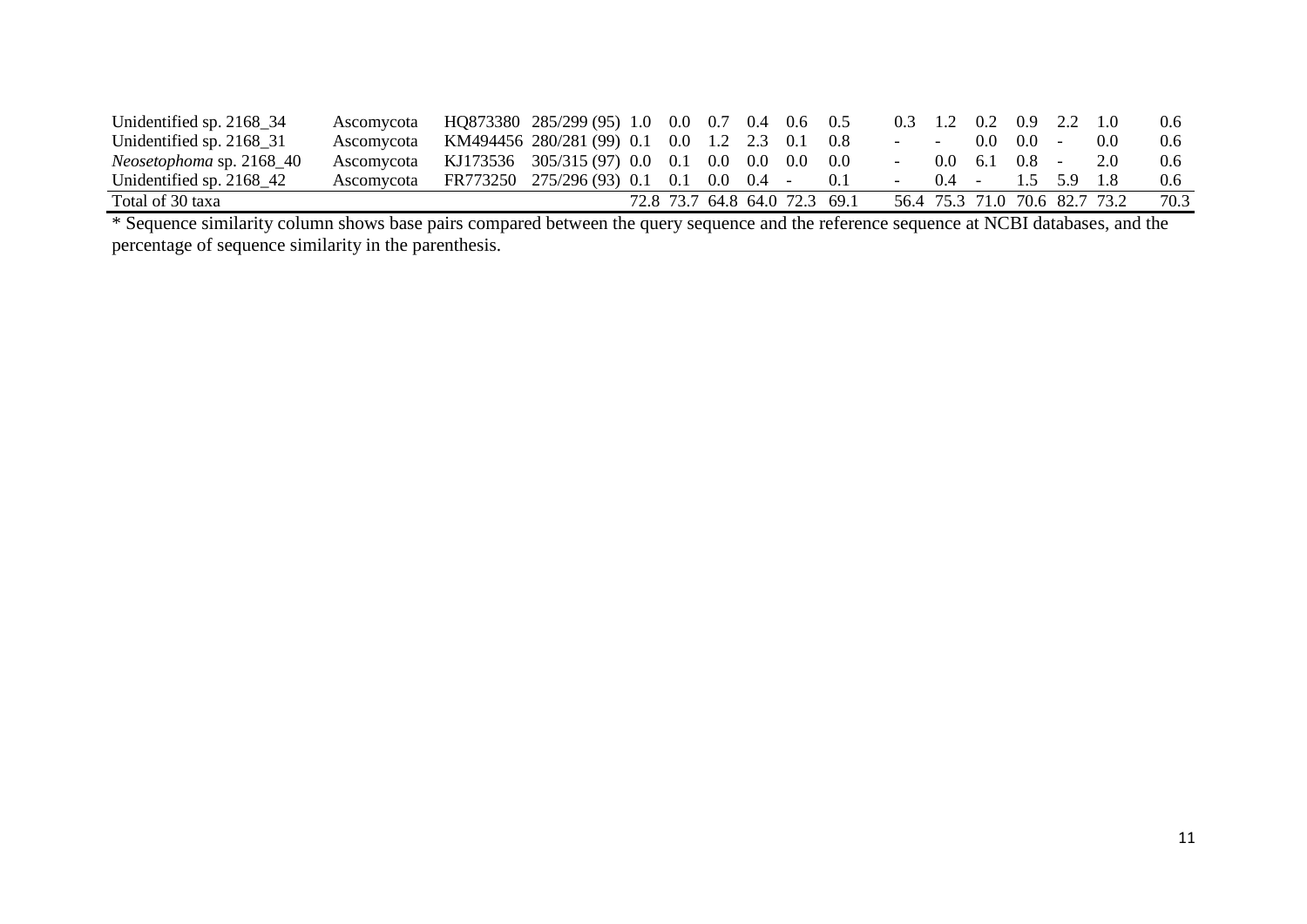# **Figure captions**

Figure 1. Map of Lithuania (position shown by shading on the north European map in the lower left corner) showing study sites, in which damaged and undamaged needles/shoots of *Picea abies* were sampled. Within each site, the distance between damaged and undamaged stands was between 200 and 500 m.

Figure 2. Rarefaction curves showing the relationship between the cumulative number of taxa and the number of ITS rDNA sequences obtained from *Physokermes piceae* damaged and undamaged shoots of *Picea abies*.

Figure 3. Ordination diagram based on correspondence analysis of fungal communities showing (a) distribution of different study sites: filled circles – *Picea abies* stands damaged by *Physokermes piceae*, and open circles – undamaged stands. Names of the sites are as in Table 1; (b) distribution of different fungal taxa: square – taxa exclusively detected in *Picea abies* shoots damaged by *Physokermes piceae*, circle – taxa exclusively detected in undamaged shoots, and cross – taxa detected in both types of samples.







Fig. 1.